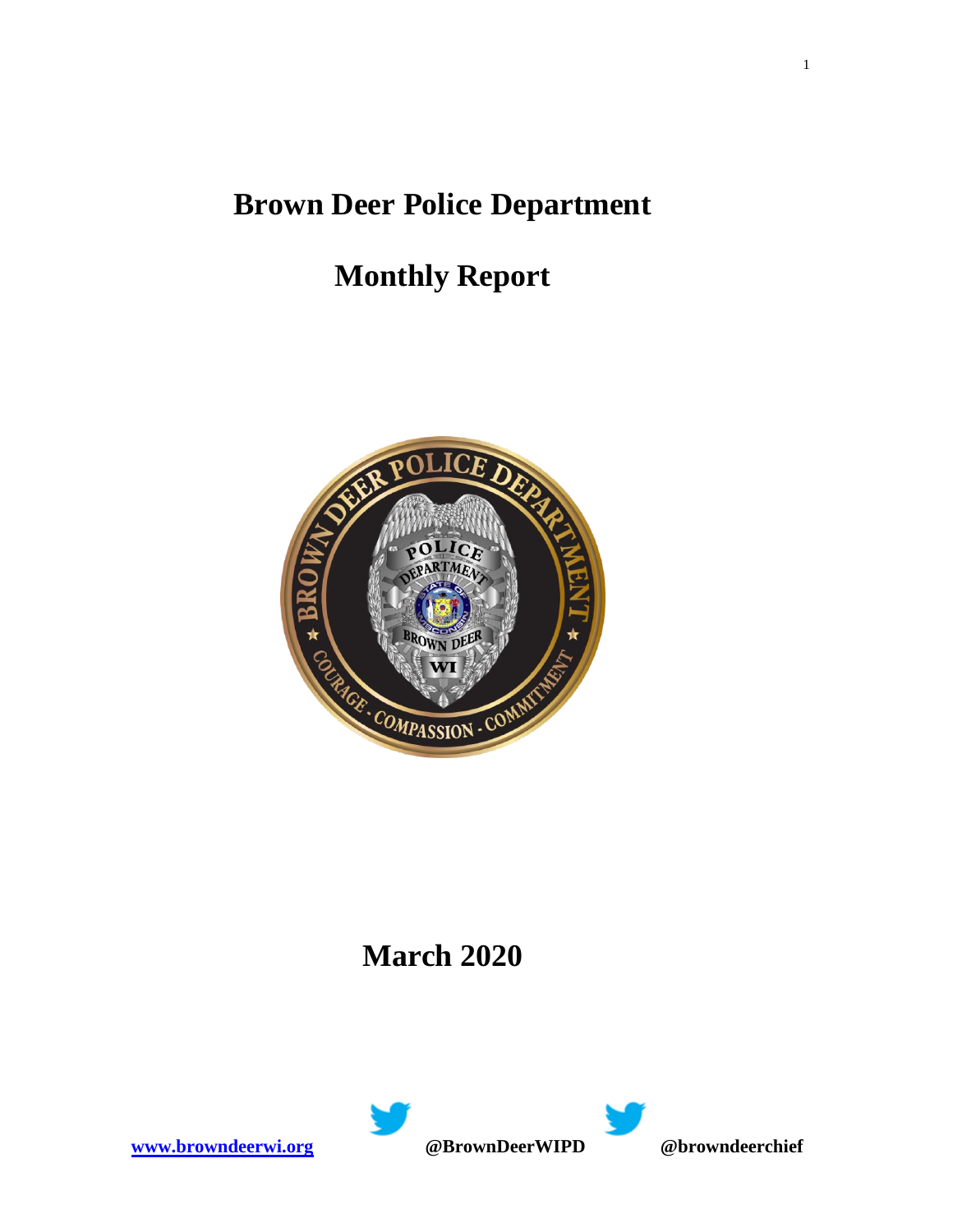#### *Activity Report:*

During the month of March, the Brown Deer Police Department responded to 973 calls for service, issued 233 traffic citations, 71 parking citations and made 117 non-traffic related arrests/citations. Overall activity level lower when compared with the prior year.

#### **Citations & Arrests**

Traffic: **233** Non-Traffic: **117**

| <b>Speed Related</b>               | 42 | Weapon Related            | 3           |
|------------------------------------|----|---------------------------|-------------|
| <b>Traffic Signs &amp; Signals</b> | 17 | Battery/Assault           | 10          |
| <b>Driver License Violations</b>   | 58 | Burglary/Trespassing      | 2           |
| <b>Vehicle Registration</b>        | 30 | <b>Disorderly Conduct</b> | 20          |
| OMVWI/PAC                          | 11 | Obstructing/Resisting     | 8           |
| Insurance                          | 34 | <b>Drug Related</b>       | 22          |
| <b>Seat Belts</b>                  | 35 | Theft                     | $\mathbf 2$ |
| All Others                         | 6  | <b>Retail Theft</b>       | 13          |
|                                    |    | Robberv                   | 0           |
|                                    |    | <b>Domestic Related</b>   | 5           |
|                                    |    | Warrants                  | 13          |
|                                    |    | <b>All Others</b>         | 19          |

#### **Chief's Report**

Given the COVID-19 pandemic and the Village's proclamation of an emergency the Department is operating under its Pandemic Operations Policy.

PO Olsen is currently attending a six-week Canine Handlers course in Pennsylvania where she selected and is training with the department's newest dual-purpose canine.

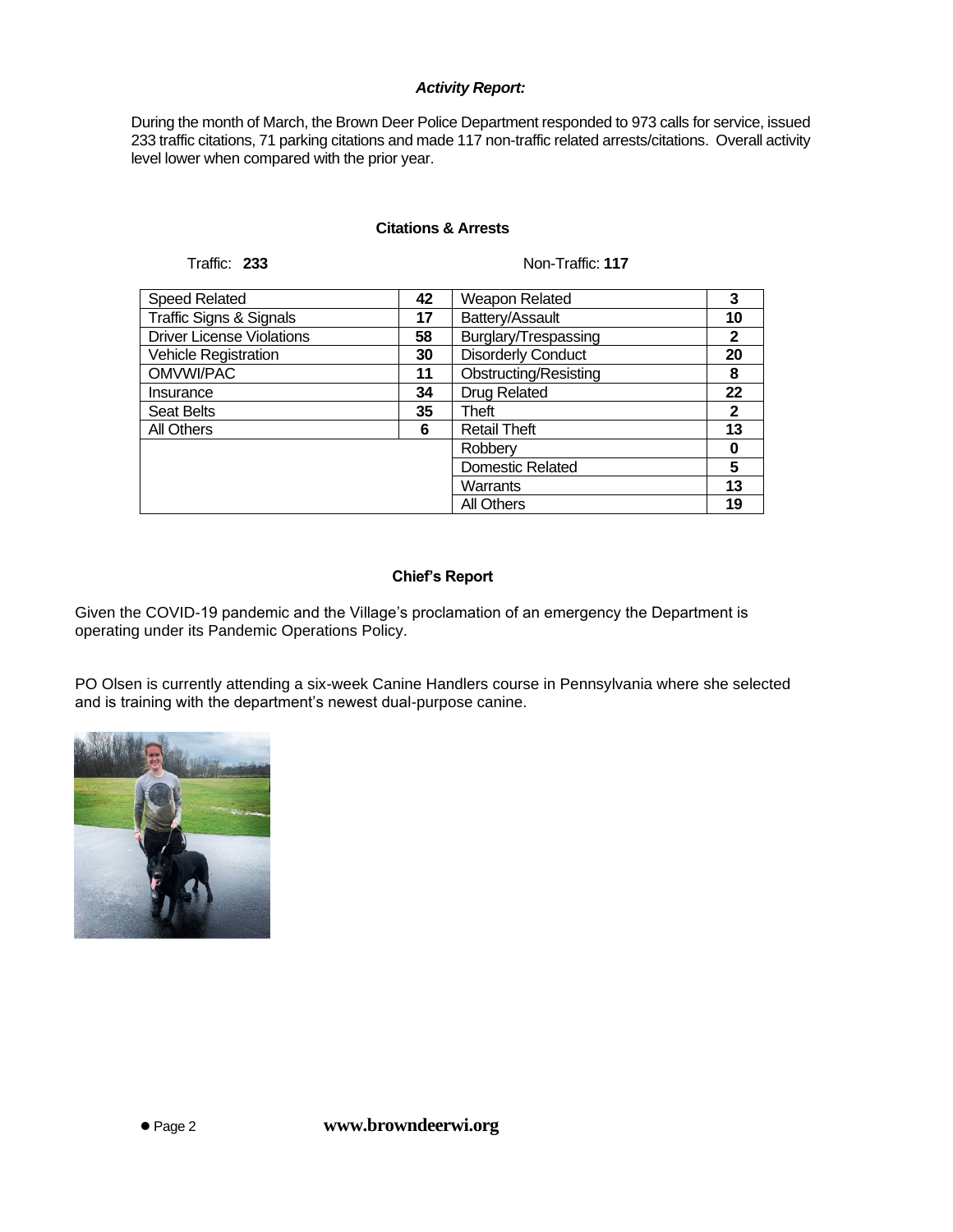### **2019/2020 Year to Date Calls for Service**



**2019/2020 Year to Date Enforcement Action (arrests, citations & warnings)**

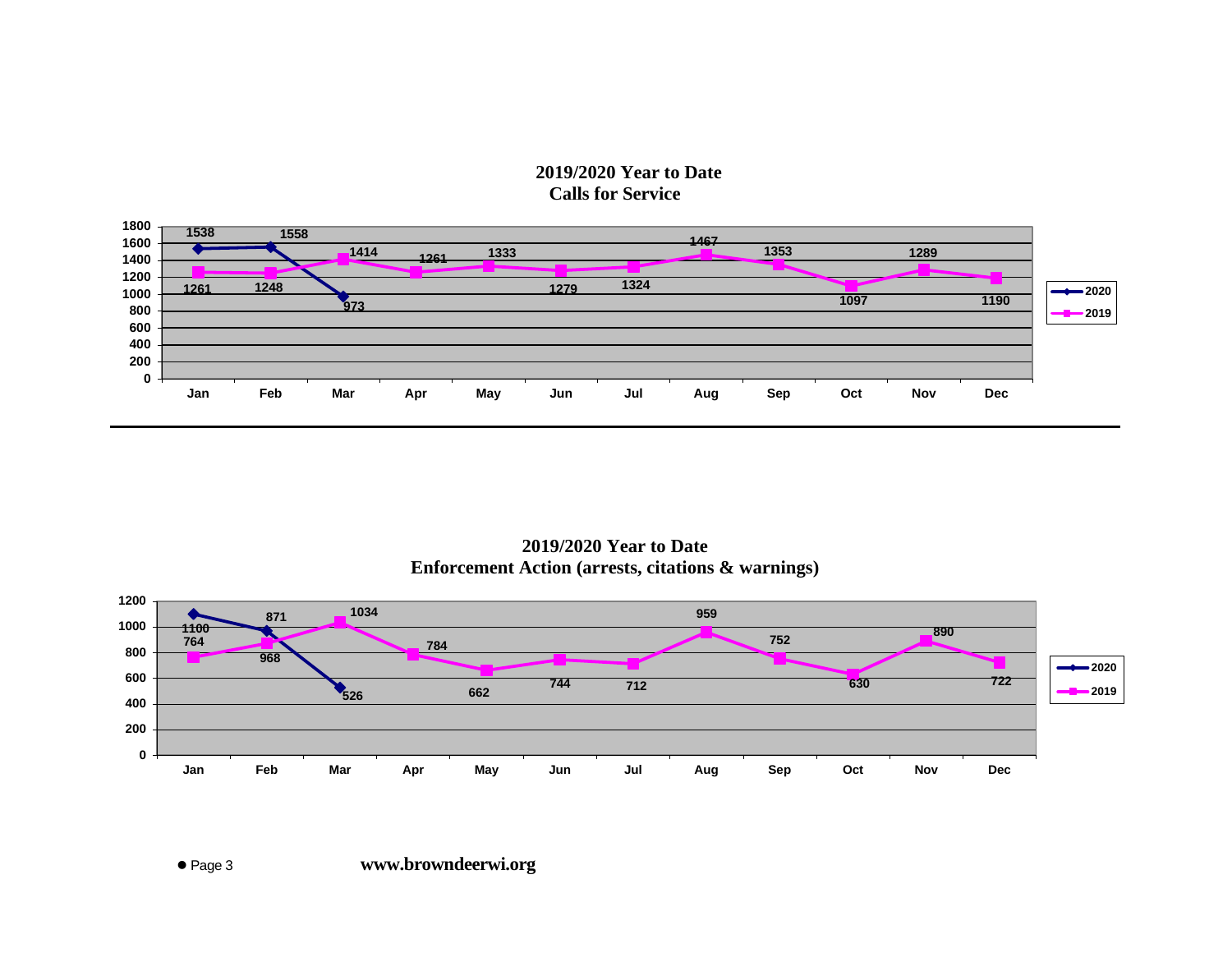**Reported Crime Comparison March 2019/2020**



**Reported Crime Comparison Year to Date**

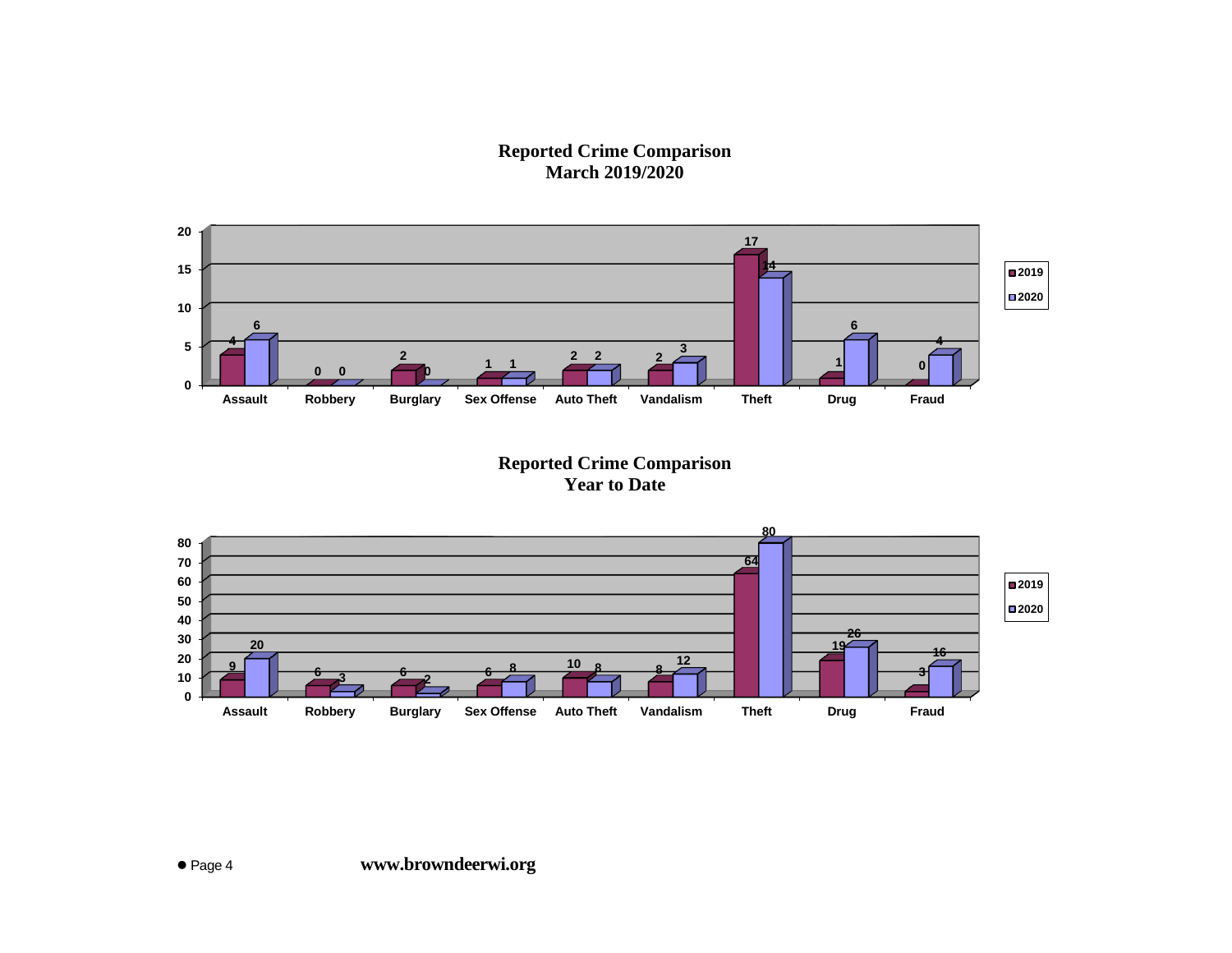

General Calls for Service – Complaints that typically do not require a police report and/or those that occur infrequently enough that they can't be assigned to one of the listed categories. Examples would be disabled vehicles, death investigations, etc.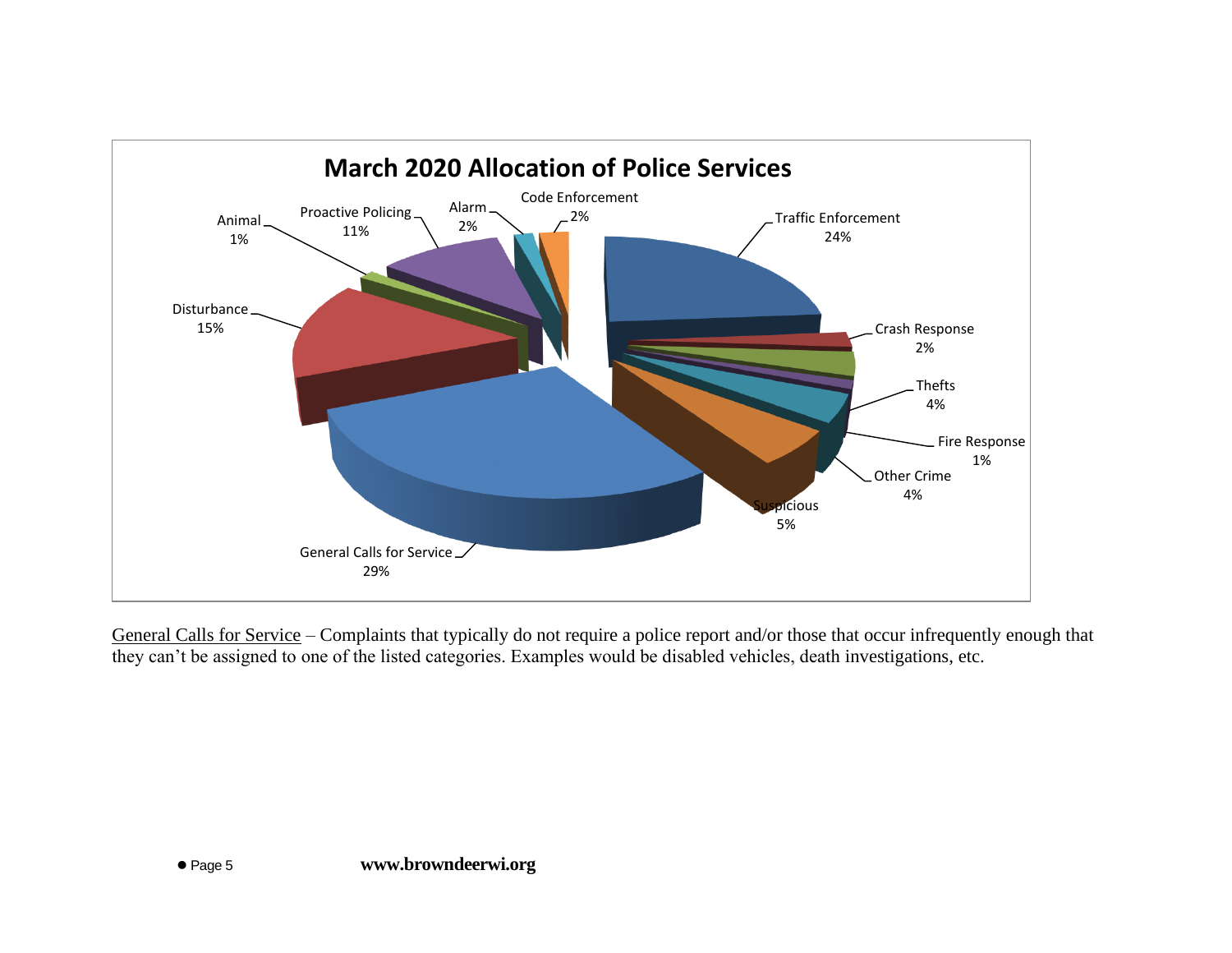

\* 70% of Bayside Reported Incidents are associated with the Communications Center



Part I offenses include: Homicide, assaults, burglary, robbery, theft and MV theft. Part II offenses include general order crimes such as disorderly conduct, frauds, vandalism, narcotic offenses.